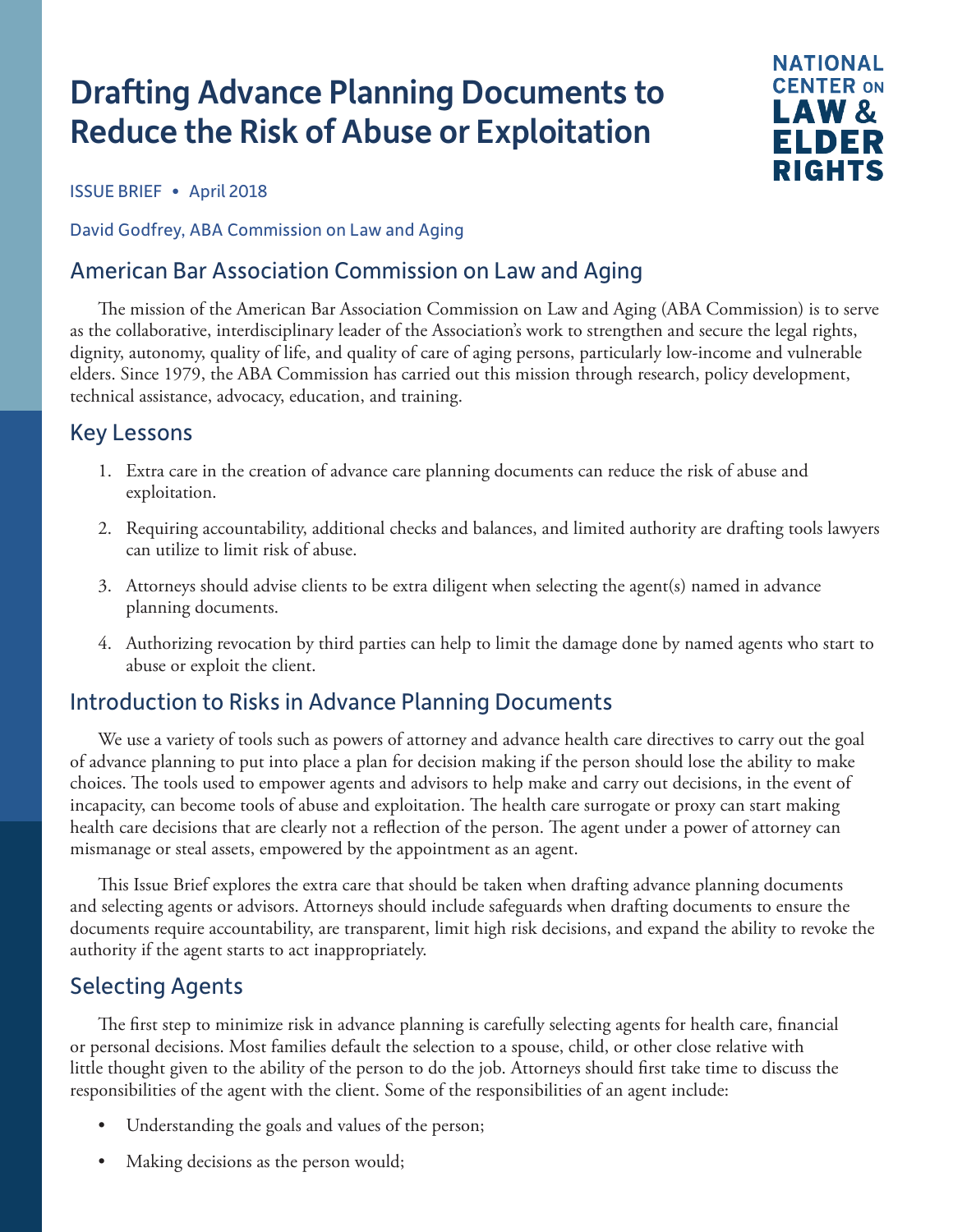- Safeguarding the person and their property;
- Avoiding conflicts of interest; and
- Acting as a fiduciary.

### Characteristics to look for in an agent or proxy: $1$

Selecting an agent or proxy is a big decision. The client should know the person, and feel comfortable that the person selected will be able to make decisions that reflect the wishes of the designator. Here are some of the characteristics a client should look for when selecting an agent or proxy:

- Trustworthy: if there is any doubt—name someone else.
- Commitment: the agent should be committed to the person driven principles of supported decisionmaking.<sup>2</sup>
- Listener: active listening to all involved is needed for good decision making.
- Available: the agent needs to be nearby or easy to contact when decisions need to be made. The agent should also be over 18 and healthy enough to be available and act.
- Organized: the agent needs to keep good records, take care of tasks on time, and calendar needed actions.3
- Emotional strength: health care and financial decisions can be very stressful. The agent needs to have the strength to make hard decisions.
- Diplomatic: the agent should be able to resolve conflict when disagreements arise between family members. The agent needs to be able to hear everyone out, explain the options, the reasons for the choice being made.<sup>4</sup>

While it is impossible to predict exactly how an individual will act as the agent, there are certain characteristics that are red flags to both the individual and the attorney when selecting an agent. Here are some characteristics the client may want to avoid when selecting an agent or proxy:

- A person who lacks emotional stability or strength;
- Personal financial problems (agents who steal money frequently do so because they need money);
- Persons with active substance abuse or addiction issues;
- Someone in poor health; and
- Persons who are not easily available when needed.

<sup>&</sup>lt;sup>1</sup> "How to Select an Attorney-In-Fact," Legal Nature, (2013) published online at [legalnature.com/article-center/power-of-attorney/](https://www.legalnature.com/article-center/power-of-attorney/how-to-select-an-attorney-in-fact) [how-to-select-an-attorney-in-fact](https://www.legalnature.com/article-center/power-of-attorney/how-to-select-an-attorney-in-fact).

<sup>2</sup> Practical Guide to SDM, American Bar Association Commission on Law and Aging, (2016) available at [americanbar.org/groups/](https://www.americanbar.org/groups/law_aging/resources/guardianship_law_practice/practical_tool.html) [law\\_aging/resources/guardianship\\_law\\_practice/practical\\_tool.html](https://www.americanbar.org/groups/law_aging/resources/guardianship_law_practice/practical_tool.html).

<sup>&</sup>lt;sup>3</sup> "Help for agents under a power of attorney," Consumer Financial Protection Bureau, available online at [consumerfinance.gov/](https://www.consumerfinance.gov/consumer-tools/managing-someone-elses-money/#power-of-attorney) [consumer-tools/managing-someone-elses-money/#power-of-attorney](https://www.consumerfinance.gov/consumer-tools/managing-someone-elses-money/#power-of-attorney).

<sup>4</sup> "Making Medical Decisions for Someone Else: A How-To Guide," American Bar Association Commission on Law and Aging, (2009), available online at <u>americanbar.org/content/dam/aba/administrative/law\_aging/2011\_aging\_bk\_proxy\_guide\_gen.</u> [authcheckdam.pdf.](https://www.americanbar.org/content/dam/aba/administrative/law_aging/2011_aging_bk_proxy_guide_gen.authcheckdam.pdf)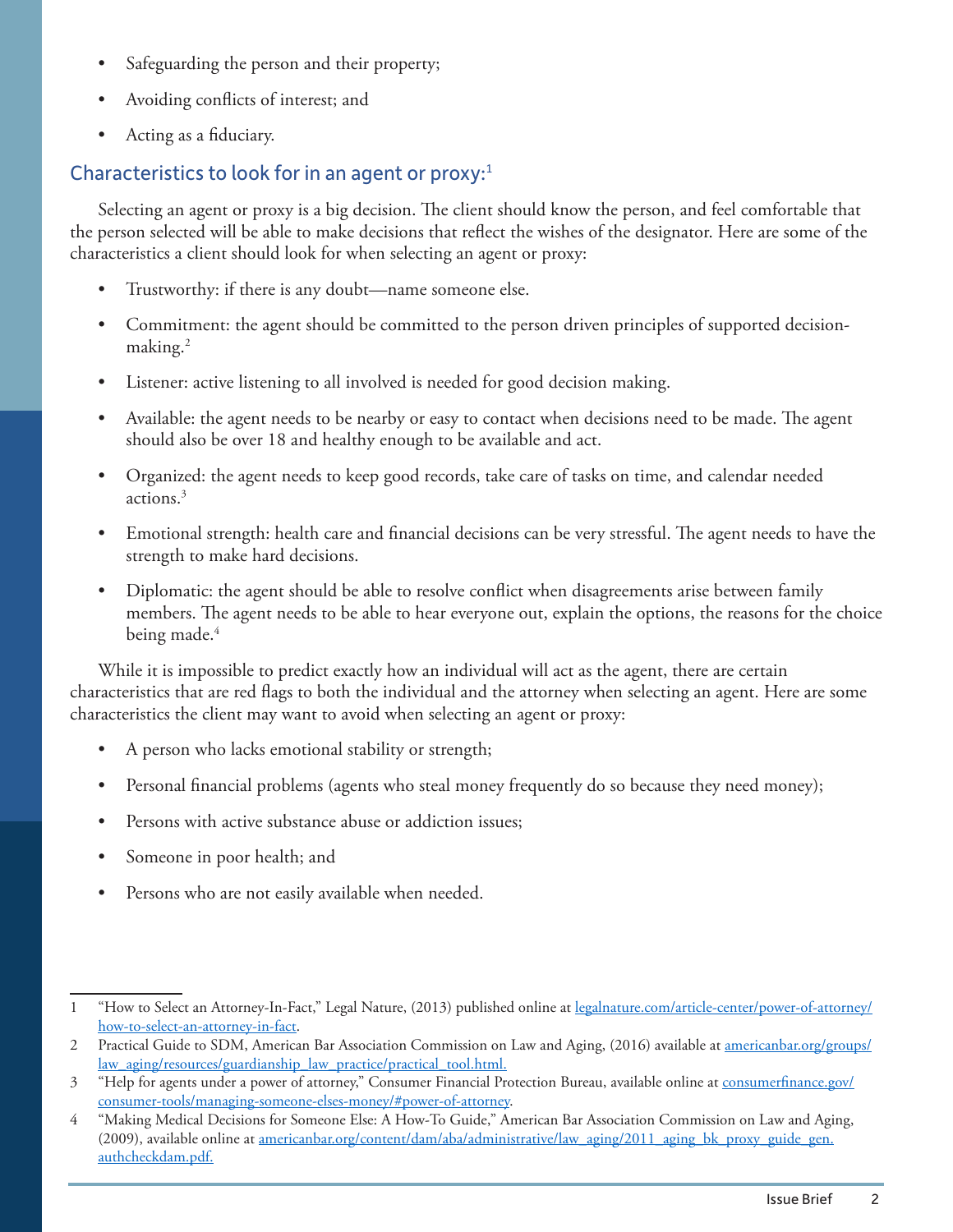#### **CASE EXAMPLE**

Joyce named her youngest son, Sam, as her health care proxy and agent on her power of attorney. Sam lived 800 miles away and traveled frequently for work. Joyce discussed her personal, financial and health care values with Sam. When Joyce got sick, her daughter, Denise, moved to live nearby. Denise was Joyce's primary caregiver during the last couple of years of Joyce's life. Joyce never discussed her personal, financial and health care values with Denise. Denise made Joyce's health care decisions, managed her money and paid Joyce's bills after Joyce was no longer able to communicate. The advance directives naming her son, Sam, were nearly useless, because of his lack of availability. The financial and health care decisions that were made didn't always reflect Joyce's values. The planning failed because Sam's availability was not factored into the selection of an agent, the personal and health care values and goals of Joyce were not documented and Joyce was not encouraged to discuss her wishes with everyone in the family.

# Drafting Health Care Directives: Discussing Health Care Values

The first step to assuring an advance health care directive is used to make health care decisions that reflect the values and goals of the person is careful selection of the agent as discussed above. The second step is a conversation between the person and the agent and other family members about health care goals and values. Health care *values* are deeply held personal beliefs about the kinds of care a person wants, or does not want, and about what is most important in the person's life. Health care *goals* are the desired outcome for treatment. Values are deeply held and long lasting, goals are formed at the time of illness or injury. The Conversation [Project](https://theconversationproject.org/) workbooks, [Five Wishes](https://www.agingwithdignity.org/) directive, and [Go-Wish cards](http://codaalliance.org/) are available to help guide conversations about health care values.5

A common misconception with health care planning is that the person can dictate all future health care decisions to the agent well in advance. However, because the spectrum of health conditions is so incredibly broad, it is very difficult to leave specific directions regarding specific treatments that are useful or effective. The directions commonly left in living wills about specific treatments are often difficult for the agent and health care practitioner to interpret. It is hard to tell when death is imminent, there can be disagreement if the person will ever regain consciousness. The agent should have a meaningful understanding of the person's strongly held values. This understanding will provide much more useful guidance when it is time to make a decision.

The person and the agent should have these value conversations early and often. The conversations should also be held between the person and all family members while the person is able to lead the discussion. This should help foster open communication between family members. If the person is eventually unable to make or communicate decisions, open communication between family members is a helpful practice to avoiding bad choices by the health care proxy or agent.

#### **PRACTICE TIP**

[Powers of attorney](https://www.americanbar.org/content/dam/aba/administrative/law_aging/power_of_attorney_laws_citations_by_state.authcheckdam.pdf) and [health care advance directive laws](https://www.americanbar.org/content/dam/aba/administrative/law_aging/state-health-care-power-of-attorney-statutes.authcheckdam.pdf) are state specific. All changes or additions to a power of attorney or advance health care directive form should be done by an attorney with expertise in the laws of the state the person is in. Examples offered may not work in your state.

# Drafting Powers of Attorney

A power of attorney is an important planning document; however, a power of attorney in the wrong hands can be a license to steal. A power of attorney creates a legal right for the agent to transact business on behalf of the person who has created the power, known as the grantor. The authority granted in a power of attorney can be

<sup>5 &</sup>quot;Health Decision Resources," American Bar Association Commission on Law and Aging, (2017) available online at [americanbar.](https://www.americanbar.org/content/dam/aba/administrative/law_aging/Health_Decisions_Resources.authcheckdam.pdf) [org/content/dam/aba/administrative/law\\_aging/Health\\_Decisions\\_Resources.authcheckdam.pdf.](https://www.americanbar.org/content/dam/aba/administrative/law_aging/Health_Decisions_Resources.authcheckdam.pdf)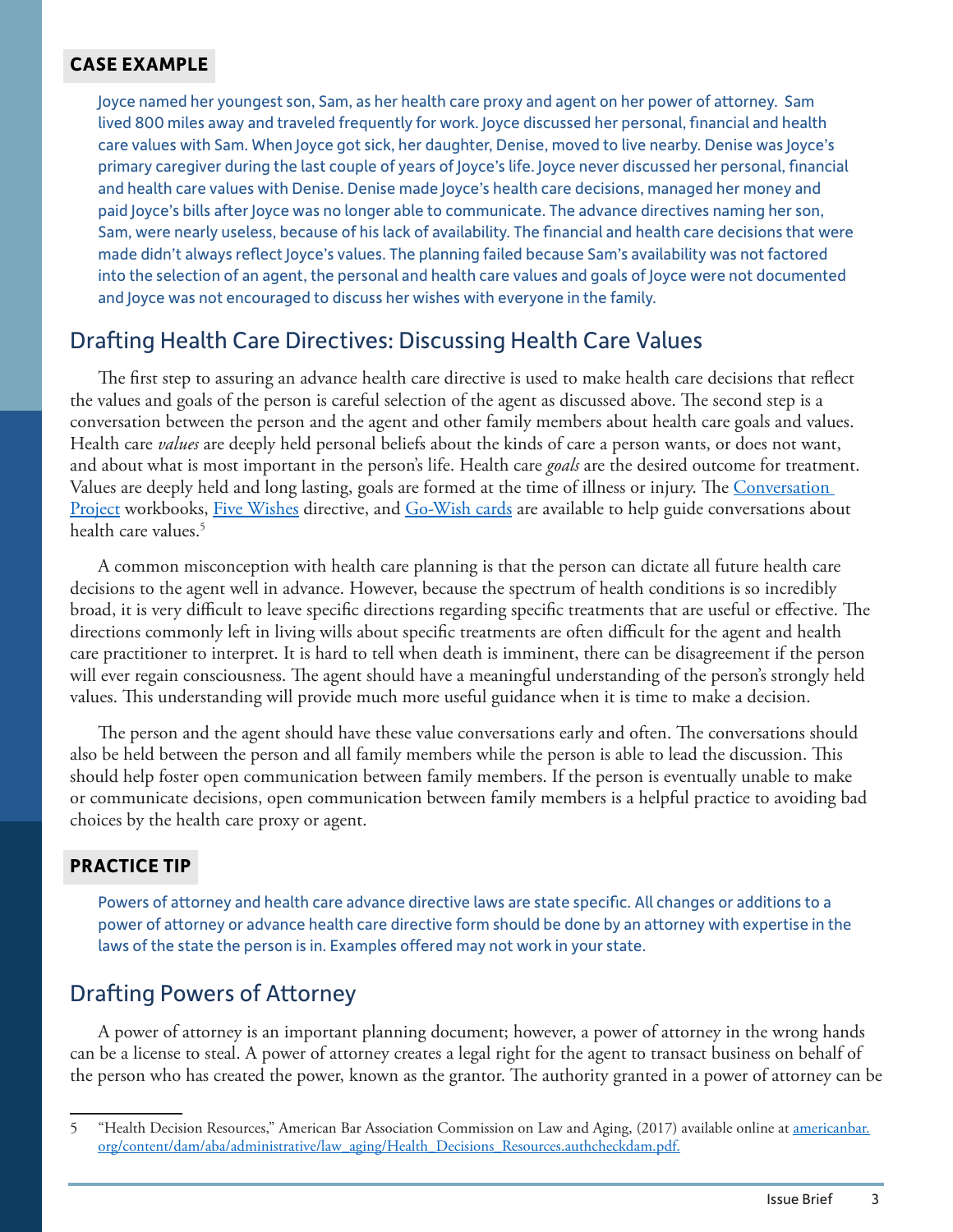limited, and accountability can be drafted into the document. Powers of attorney can be revoked; however, it can be challenging for the grantor to revoke power.

# Five safeguards to consider adding to a power of attorney for finances

Every Power of Attorney should be carefully tailored to the needs of the individual creating the power (called the principal or grantor). Because of the potential for misuse of powers by the person named as one's agent, the following safeguards should be considered:

- **1. Third Party Accounting:** Enlist a trusted third party to do accounting and oversight and ensure transparency. Powers of attorney normally have no monitoring or oversight after the principal loses capacity. Having a second set of eyes on the money provides a minimum amount of transparency. Accountings need not be professional products, but they should at least document the dates, nature, and amount of all financial transactions. The grantor can arrange online access for copies of bank and credit card statements to be sent to the third party.
- **2. Second Signature:** Require a second signature by a trusted third party for large transactions. Large transactions, such as the sale of a home, or liquidation of a large investment, can be the hardest to undue. A second signature by a trusted third helps ensure the appropriateness of the transaction.
- **3. Power to Revoke:** Grant a power to revoke the agent's authority to a trusted third person. This is a serious power to give any third person, so it requires an exceptional level of trust and reliability in the third person. But, if the agent's actions prove seriously out of line, this can be a last resort. Some powers of attorney also authorize law enforcement or adult protective services to revoke the authority of the agent if they believe abuse or exploitation is taking place.
- **4. Define Gifting Power:** Clearly define the power of the agent to make gifts. The safest option is to prohibit gifts, but many people want to continue their pattern of giving even after they lose capacity. Limiting gifting requires identifying the permitted recipients or class of recipients and limits on the amounts and frequency.
- **5. Limited Powers:** Limit any changes to beneficiary rights under accounts or contracts. This may include rights of survivorship under bank accounts, or changes in beneficiary designations under trusts or life insurance policies, annuities, investment portfolios, or similar instruments.

### **PRACTICE TIPS**

Increasingly, financial institutions can arrange to provide electronic records to anyone designated by the account holder. Having access to financial records makes it much easier for the agent and designated third party to monitor transactions.

When limiting the dollar amount of transactions, it is important to cover the possibility of a large transfer being broken down into many smaller transfers. It is also important to provide for a back-up on a second signer.

### Draft language for a power of attorney

My agent shall keep complete records of all transactions on my behalf and provide a quarterly accounting to \_\_\_. The quarterly accounting shall include copies of all financial statements, credit card or loan statements.

Any transaction or series of related transactions totaling more than \$\_\_\_ shall require two signatures, the signature of my agent named in this document and the signature of \_\_\_\_.

I authorize to revoke this power of attorney on my behalf, if they believe the powers granted in this document are being abused.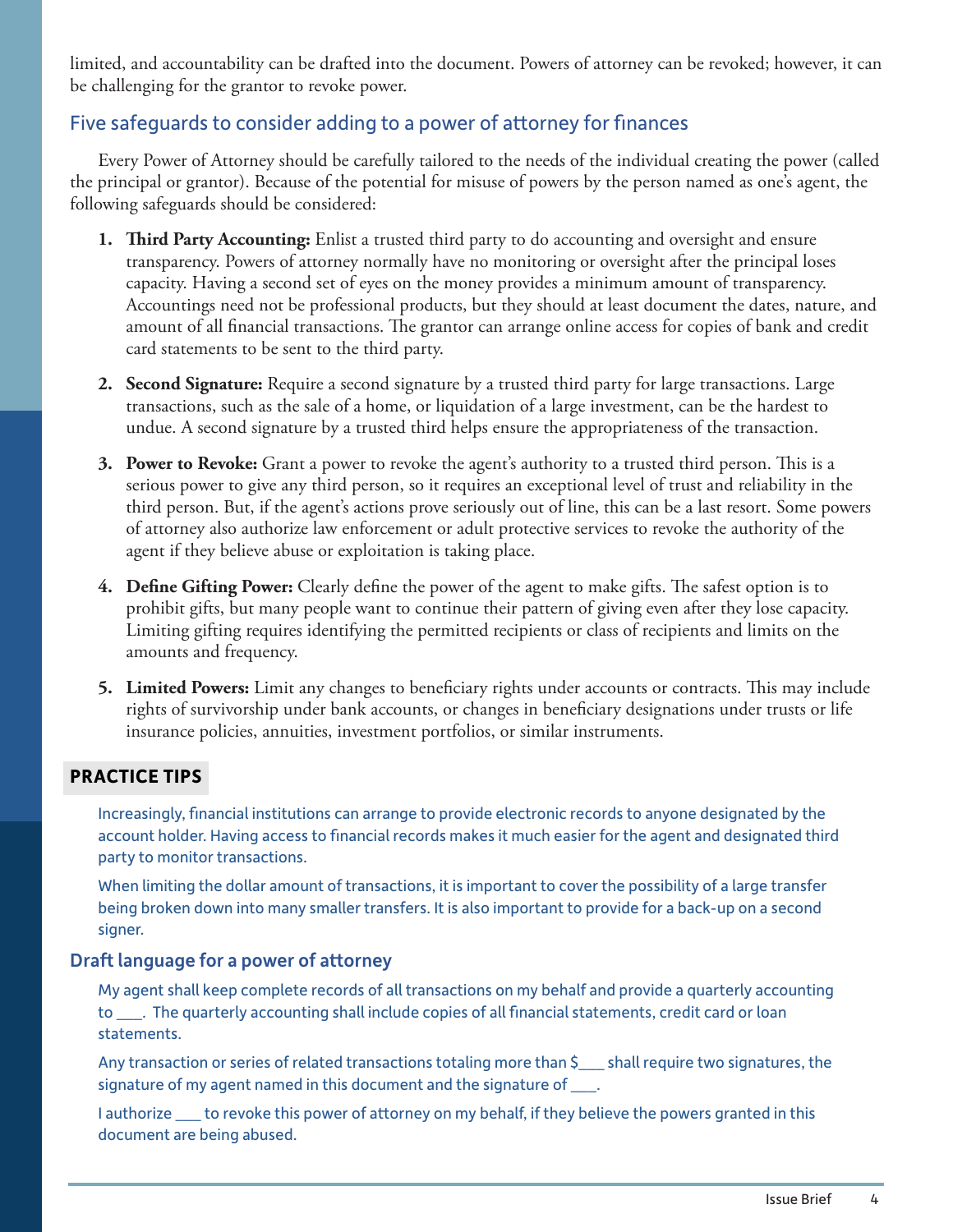My agent is not authorized to make gifts of my money or property.

My agent is not authorized to change the beneficiary, payable on death, or transferable on death designations on any bank account, financial account, life insurance policy, pension, trust, annuity or similar contract or instrument, with the exception that my agent may assign a life insurance policy for the limited purpose of pre-paying funeral arrangements for me incident to an application for Medicaid benefits.

# Glossary

#### Advance planning

Planning ahead of time for decision making, in the event of incapacity.

#### Advance Care Directive

Document containing directions for health care in the event of incapacity.

#### Agent

Person named in a power of attorney to transact business or make decisions on behalf of another person. Also known as an "attorney in fact."

#### Attorney in fact

Person named in a power of attorney to transact business or make decision on behalf of another person, also known as the "agent."

#### **Grantor**

The person signing an advance directive or power of attorney.

#### Living Will

Document leaving directions for end of life health care, may also include appointment of a surrogate or proxy.

#### Proxy

Person who makes health care decisions for another person.

#### **Surrogate**

Person who makes health care decisions for another person.

#### Trustee

The person named to manage the assets in a trust.

#### Revocation

Ending the authority of an agent.

# Conclusion

Unfortunately, abuse and exploitation happen with or without advance planning. When attorneys help clients with advance planning, they can take steps to reduce the risk of the advanced planning tools being used as tools of abuse and exploitation. Attorneys can help clients select better agents, encourage discussing personal, financial and health care values and goals, and draft reasonable limitations into advance planning documents that reduce risk. There's no guarantee that abuse will not happen, but we can take steps to reduce the risk and make it harder for these tools to be tools of abuse and exploitation.

# Additional Resources

- David Godfrey, Senior Attorney, ABA Commission on Law and Aging, [david.godfrey@americanbar.org](mailto:David.Godfrey@Americanbar.org)
- [Listing of power of attorney laws in all 50 states,](https://www.americanbar.org/content/dam/aba/administrative/law_aging/power_of_attorney_laws_citations_by_state.authcheckdam.pdf) ABA Commission on Law and Aging